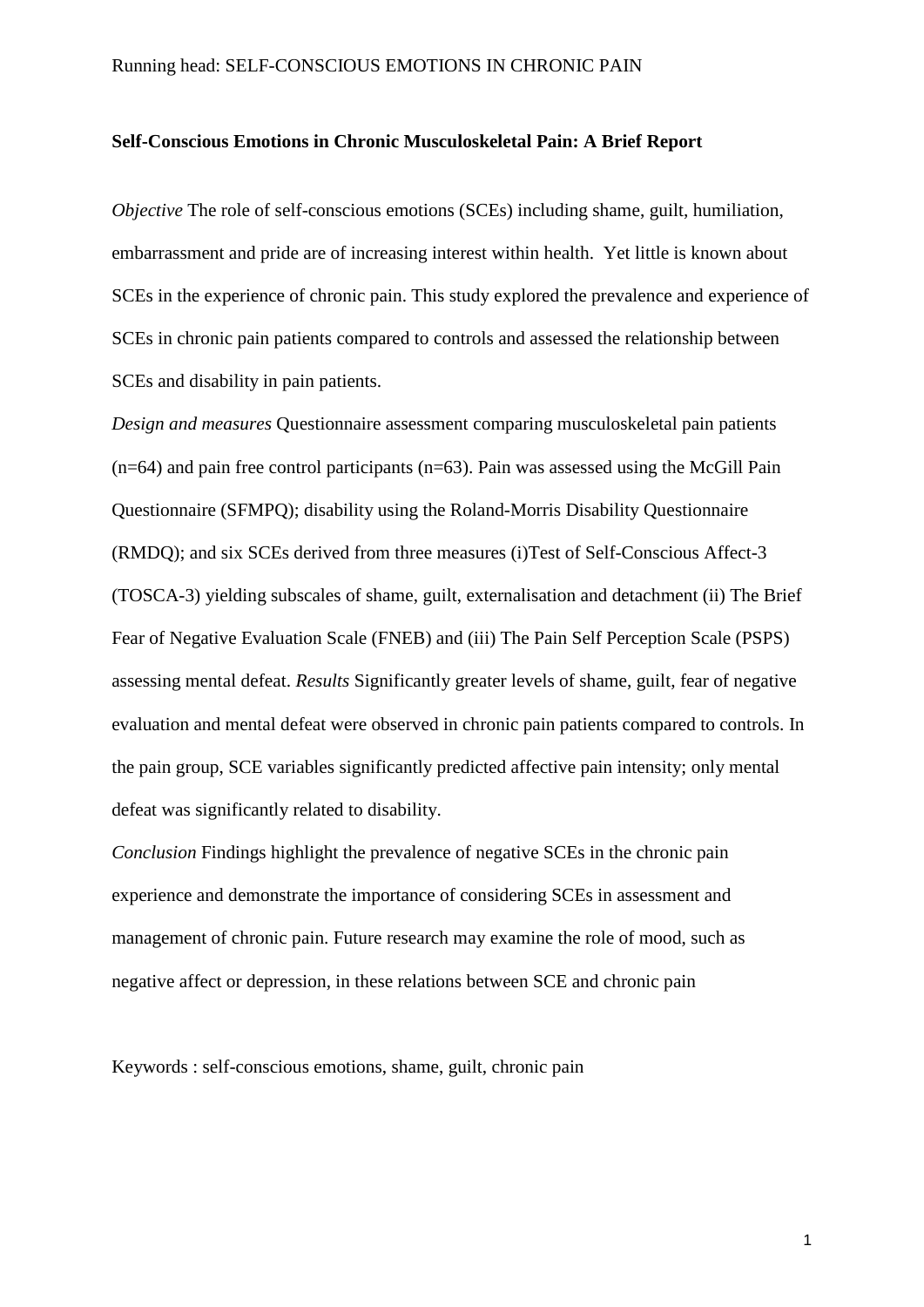### **Introduction**

Despite increased interest in the role of self-conscious emotions (SCEs) in health (Dickerson, Gruenewald, and Kemeny, 2004; Slavich, O'Donovan, Epel, and Kemeny, 2010), relatively little attention has focused on their role in chronic pain. SCEs (e.g. shame, guilt, humiliation, and embarrassment) relate to identity and sense of self; they serve to motivate and regulate behaviour toward actions that are socially valued and adaptive (Fischer and Tangney, 1995; Gilbert, 2000). The idea that chronic pain experience over time could lead to a defeated, inferior or denigrated self and how this might relate to disability, distress or chronic pain syndrome is an important one (Smith and Osborn, 2007; Tang et al*.*, 2007). Evidence suggests that distress and disability in the experience of chronic pain are related to SCEs (Pincus and Morley, 2001; Morley, Davies, and Barton, 2005; Osborn and Smith, 2006) although one recent study found no difference between rheumatoid arthritis patients and controls in levels of shame and guilt (ten Klooster et al., 2014). address this. Selfdiscrepancy theory (Higgins, 1987) suggests that tension between different selves (actual-, ideal- and ought-self) within the same person that can produce anxiety, worry or depression and despair, or more severe pain (Tice, 1992; Waters, Keefe, and Strauman, 2004) and could potentially generate shame, embarrassment and guilt. The self-pain enmeshment model (Pincus and Morley, 2001) theorises that the experience of chronic pain relates to the degree to which the three schemas of pain, self, and illness might over-lap or enmesh. Evidence supports a relationship between self-pain enmeshment and information-processing bias, emotional adjustment, levels of acceptance and affect in chronic pain (Morley et al*.*, 2005; Sutherland and Morley, 2008). Chronic pain patients often exhibit significant social withdrawal and worry about the views of others and whether their pain is considered legitimate. Fear of negative evaluation is viewed here as one strand of shame and guilt and suggested as one of the more critical elements of negative self-conscious emotion.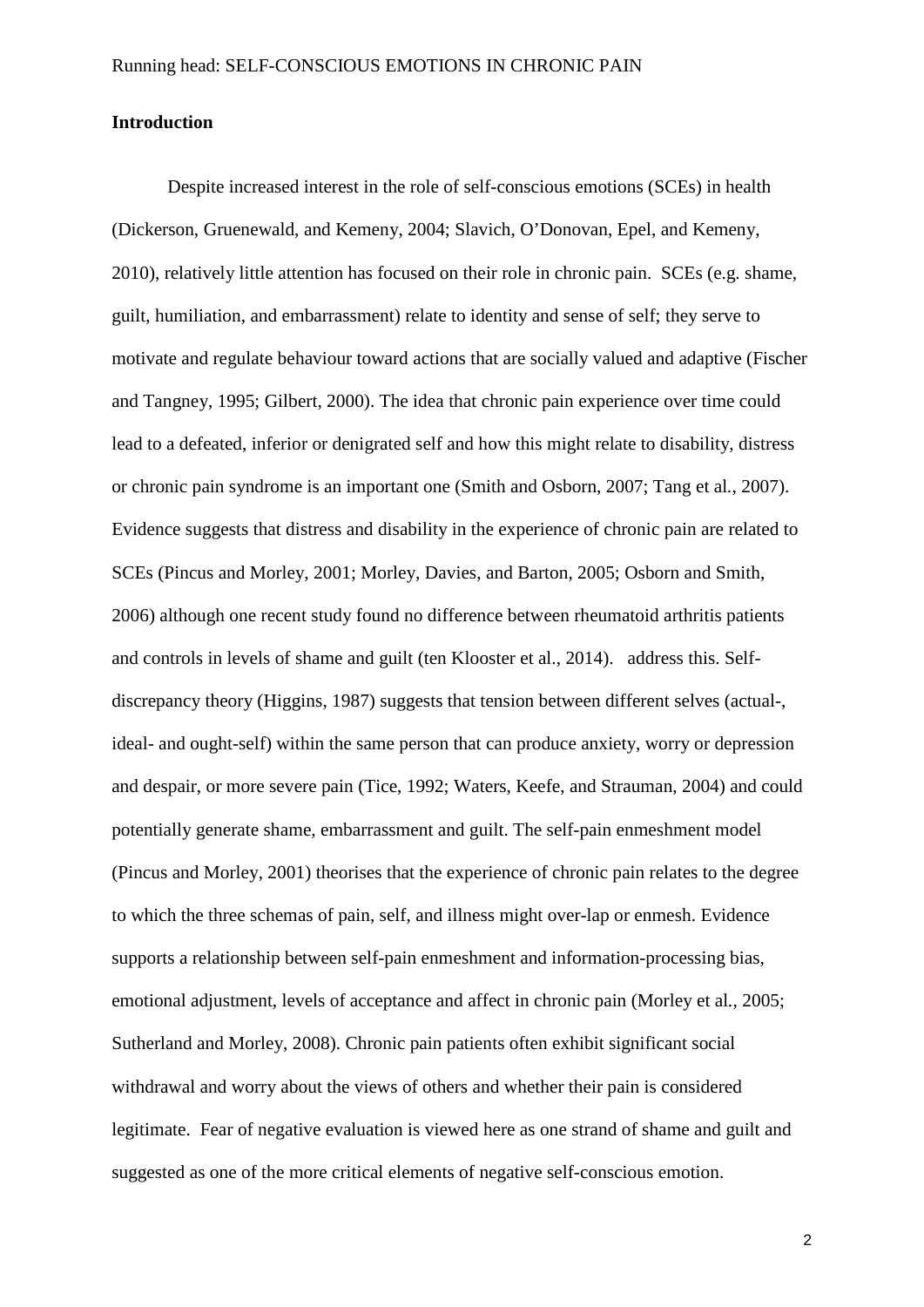The present study explores the prevalence and experience of SCEs in chronic pain patients compared to controls. The aim was to examine and highlight associations between self-conscious emotions and patients' pain experience and related disability. Greater levels of shame, guilt, fear of negative evaluation, and mental defeat were predicted in chronic pain patients compared to controls. In the pain group, scores on SCEs were expected to predict pain intensity and show evidence of mediation between pain intensity and disability.

# **Method**

*Participants:* Sixty four pain patients (60.9% female) and 63 pain free controls (58.7%) female). Pain patients had been referred to the Pain Clinic at a regional city hospital, diagnosed with musculoskeletal pain (chronic back pain and sciatica). Two additional patients hospitalised for severe psychiatric problems in the last two years and one with chronic facial pain were excluded at point of entry. Patients were aged 18-73 years ( $M = 46$ ) years), average duration of chronic pain was 93.52 months (7.8 years; 6 months-20 years), and physical functioning was 'high limited' (*M*=16, *SD*=4.54). Controls were without chronic musculoskeletal pain, aged 24-75 years ( $M = 43$  years), and recruited from hospital and university staff.

*Measures: Pain* was assessed using the short-form McGill Pain Questionnaire (SFMPQ), (Melzack, 1987) assessing pain intensity, assessing sensory, affective and total pain intensity, a visual analog scale (VAS) of overall pain intensity and a verbal descriptor scale of present pain intensity. Cronbach's  $\alpha$  for both groups was 0.70 and above for sensory and total pain intensity with the affective pain rating 0.38 (controls) and 0.40 (pain group). *Disability* was assessed using the 24-item Roland-Morris Disability Questionnaire (RMDQ). Scores ranged from 0= 'no disability' to 24='severe disability' ('low limited functioning' <15; 'high limited functioning' >15 (Roland and Morris, 1983; Roland and Fairbank, 2000) with Cronbach's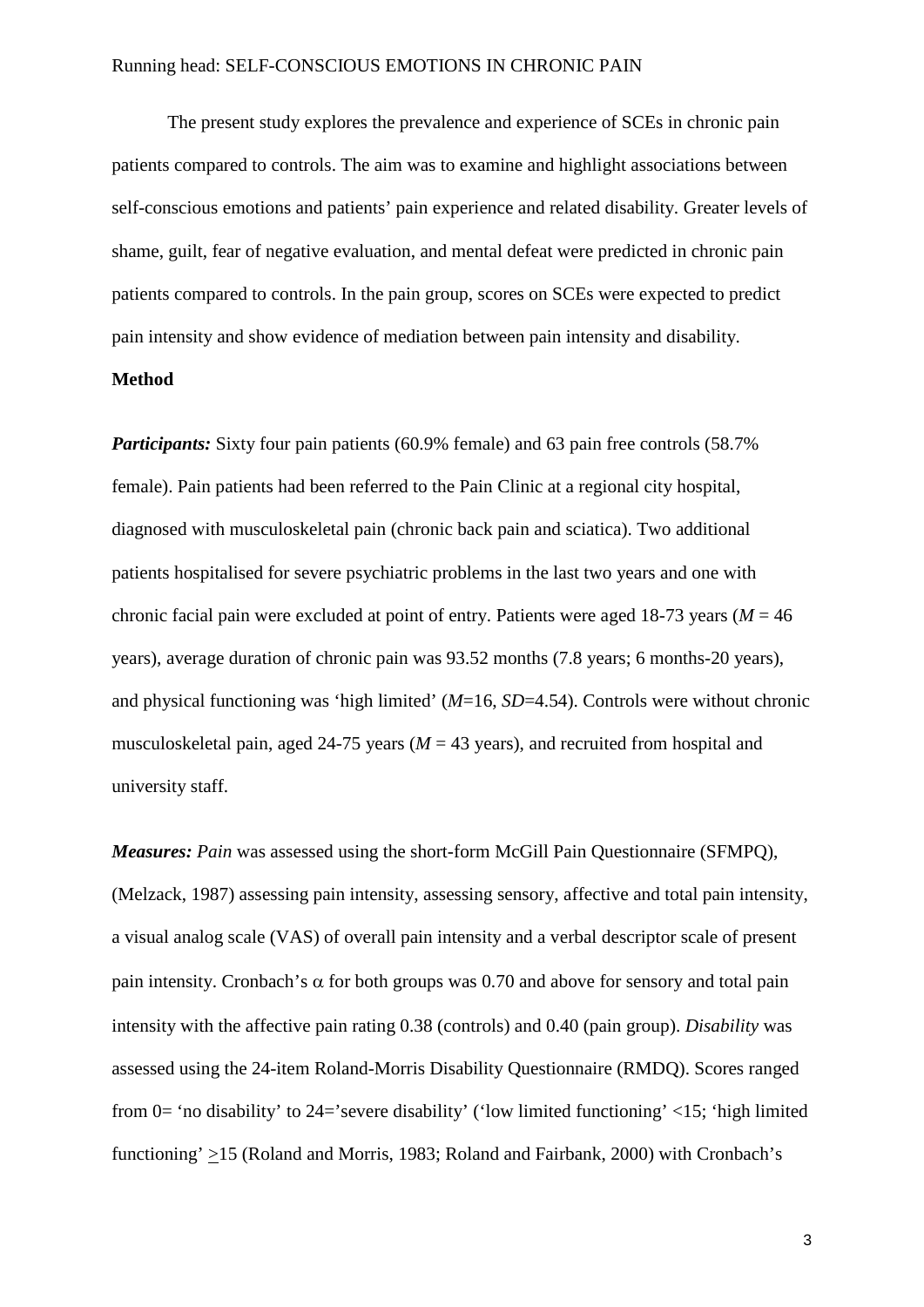α = 0.82. *Self conscious emotions* were assessed using three different questionnaires: i) Test of Self-Conscious Affect-3 (TOSCA-3) (Tangney and Dearing, 2002, pp. 207-214) short version composed of 11 negative scenarios each assessing Shame-Proneness, Guilt-Proneness, Externalization and Detachment/Unconcern. Participants were asked to imagine themselves in each scenario (e.g. "You make plans to meet a friend for lunch. At 5 o'clock, you realise you stood your friend up") and to indicate how likely they would be to react in each of the ways described (e.g. "You would think 'I'm inconsiderate'" = shame) where  $1 =$ 'not likely' and  $5 =$ 'very likely' (Tangney and Dearing, 2002, p. 207). Cronbach's  $\alpha$  for each of the scales in both groups were >0.70; ii) 12-item Brief Fear of Negative Evaluation Scale (FNEB) (Leary, 1983). Responses were based on a 5-point Likert scale where  $1 = 'not$  at all...' to  $5 =$  'extremely characteristic of me'. Cronbach's  $\alpha$  was 0.90 for both groups; and iii) 24-item Pain Self Perception Scale (PSPS) (Tang, Salkovskis and Hanna, 2007) to assess mental defeat specific to chronic pain. Participants recalled a recent pain episode, identified its time/duration characteristics, then rated the extent to which statements (e.g. "I felt powerless"; I felt that life had treated me like a punchbag") applied to the experience. Responses were rated on a 5-point scale  $(0 = 'never'$  to  $4 = 'very strongly')$  generating a total score of 0 to 96. Cronbach's  $\alpha$  = 0.90 (controls) and 0.97 (pain group).

**Procedure:** All chronic pain patients who met the study criteria were approached by staff and recruited at the hospital Pain Clinic whilst attending for therapeutic programmes. Questionnaires were completed at home or in a private clinic room after consultation with the research assistant. Ninety patients were approached, of which sixty-seven (74.4%) agreed to complete questionnaires; three were ineligible to participate, leaving a final sample of 64 patients. Control participants were recruited via advertisements, completing questionnaires on site or at home. Ethical approval was obtained from the Local Research Ethics Committee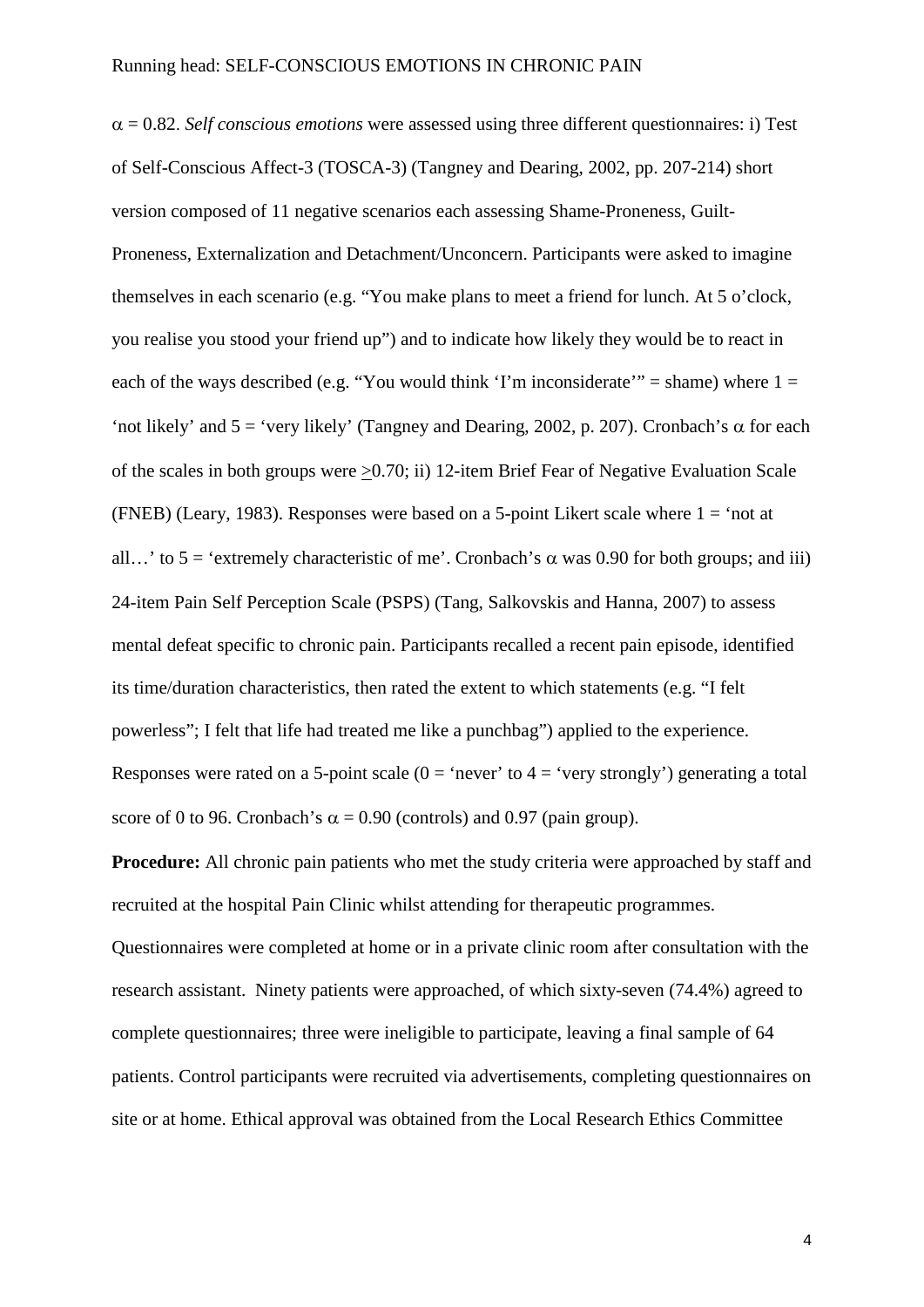(National Health Service) and the University Departmental Ethics Committee. All participants gave written informed consent.

### **Results**

Initial t-tests found no significant differences between pain and control groups by age or sex. Pain intensity scores for the patient group were significantly greater than for the control group across all pain variables  $(p < .001)$  establishing a distinct pain population. Total pain intensity mean for the patient group was 26.42 (SD=8.14) compared to 3.13 (SD=3.01) for controls. In the pain group, no significant differences were detected for pain intensity by sex, age or duration of pain.

Comparisons between the two groups on SCE variables found a significant overall difference between the pain and control group  $(F(6,120)=23.36; p=0.001;$  Wilks' Lambda = 0.461; partial eta squared=0.54). Significant differences between groups were observed for five out of the six SCEs assessed (table 1). The pain group presented higher levels of shame, guilt, fear of negative evaluation and mental defeat and lower levels of detachment in comparison with controls. Partial eta squared values reveal large effect sizes for shame and mental defeat (explaining 35% and 47% of the variance respectively); medium effect sizes for guilt and fear (explaining 18% and 13% of the variance respectively), and small effects for externalization and detachment (explaining .8% and 7.4% of the variance respectively). Overall, these effects support the primary hypothesis that the pain group would show significantly higher scores for self conscious emotions compared to controls.

Insert table 1 about here

In the pain group, regression analyses using SCE variables as predictors of pain intensity revealed significant relationships for affective pain intensity (F(6,57)=2.93, *p=*0.015), accounting for 15.6% of the variance. None of the predictor variables made a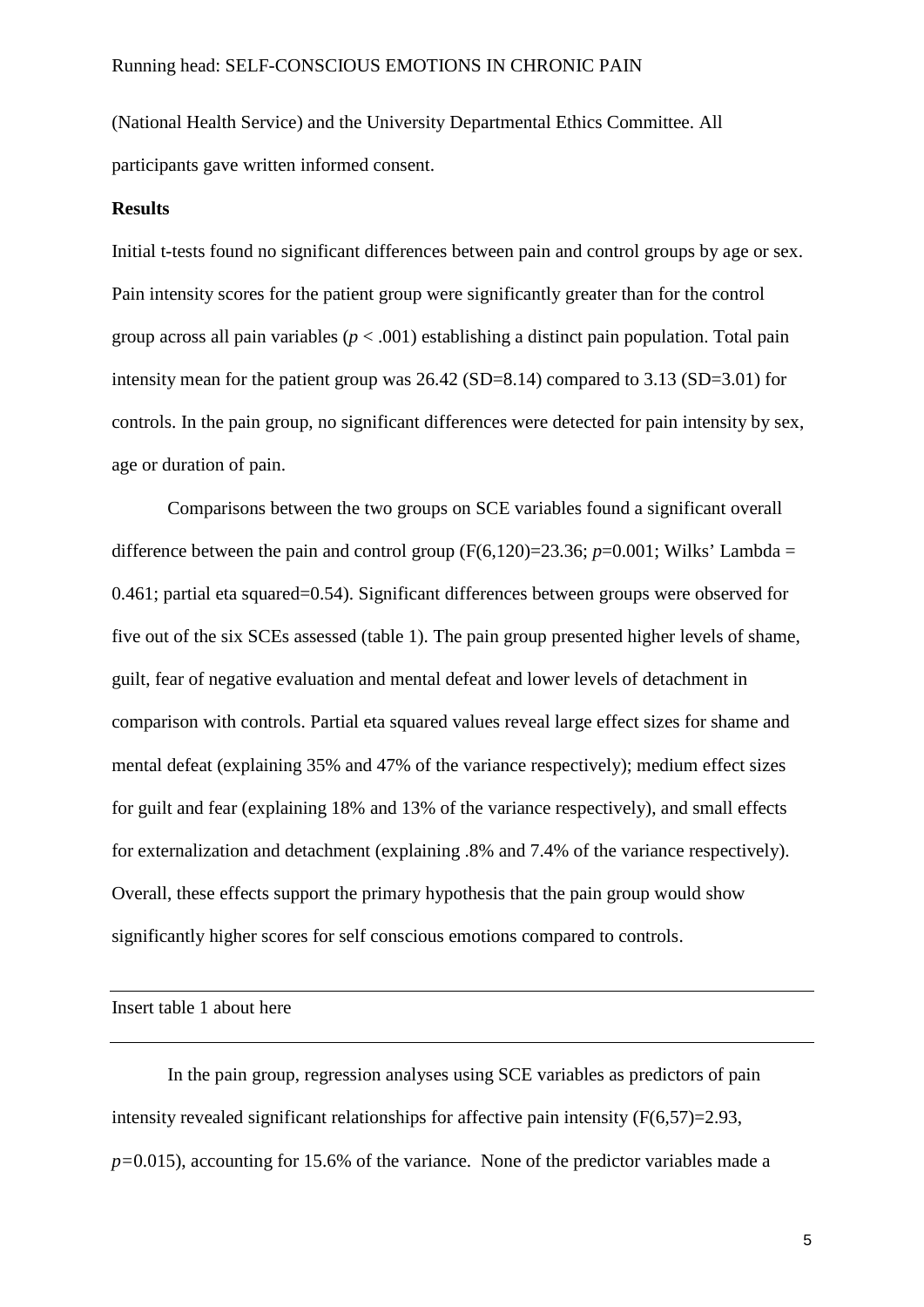significant unique contribution to pain outcome. Since no significant correlation between total pain intensity and disability (*r*=.32; *p*=.011; ns using Bonferroni adjusted alpha level of .008) was established in the patient group, mediation analysis was not applied (Baron and Kenny, 1986). It is noted that despite total pain intensity and disability being ns, affective pain intensity but not sensory pain intensity were weakly correlated with disability (*r*=.34; *p* =.005). With the exception of pain perception/mental defeat, SCEs were not significantly correlated with disability (table 1).

#### **Discussion**

Chronic pain patients reported significantly greater levels of shame, guilt, fear of negative evaluation and mental defeat compared to the healthy control group. Although combined they predicted 15.6% of the variance in patients' affective pain experience, none made a significant unique contribution to the patients' affective pain experience. Findings highlight the social and moral dimensions of the unpleasantness of chronic pain, in accord with Higgins (1987) self-discrepancy theory and the self-pain enmeshment model (Pincus and Morley, 2001). They add to the increasing interest in the role of SCEs in health and wellbeing and highlight the presence of high levels of negative self-conscious emotion in a chronic pain. The high incidence of mental defeat in the chronic pain sample is particularly striking and reflects the findings of Tang and colleagues (2007). Similarly, pain patients scored highly on the fear of negative evaluation scale (FNE), which refers to distress arising from concerns about being judged harshly by others and may interfere with the individuals' ability to function optimally. This study places the chronic pain experience firmly within a social and relational context (Dickerson et al*.*, 2009).

There are a number of limitations to this study, not least that it was small scale and requires replication with larger samples of chronic pain patients, a range of other pain related conditions and a greater range and variety of measures. Use of longitudinal and real world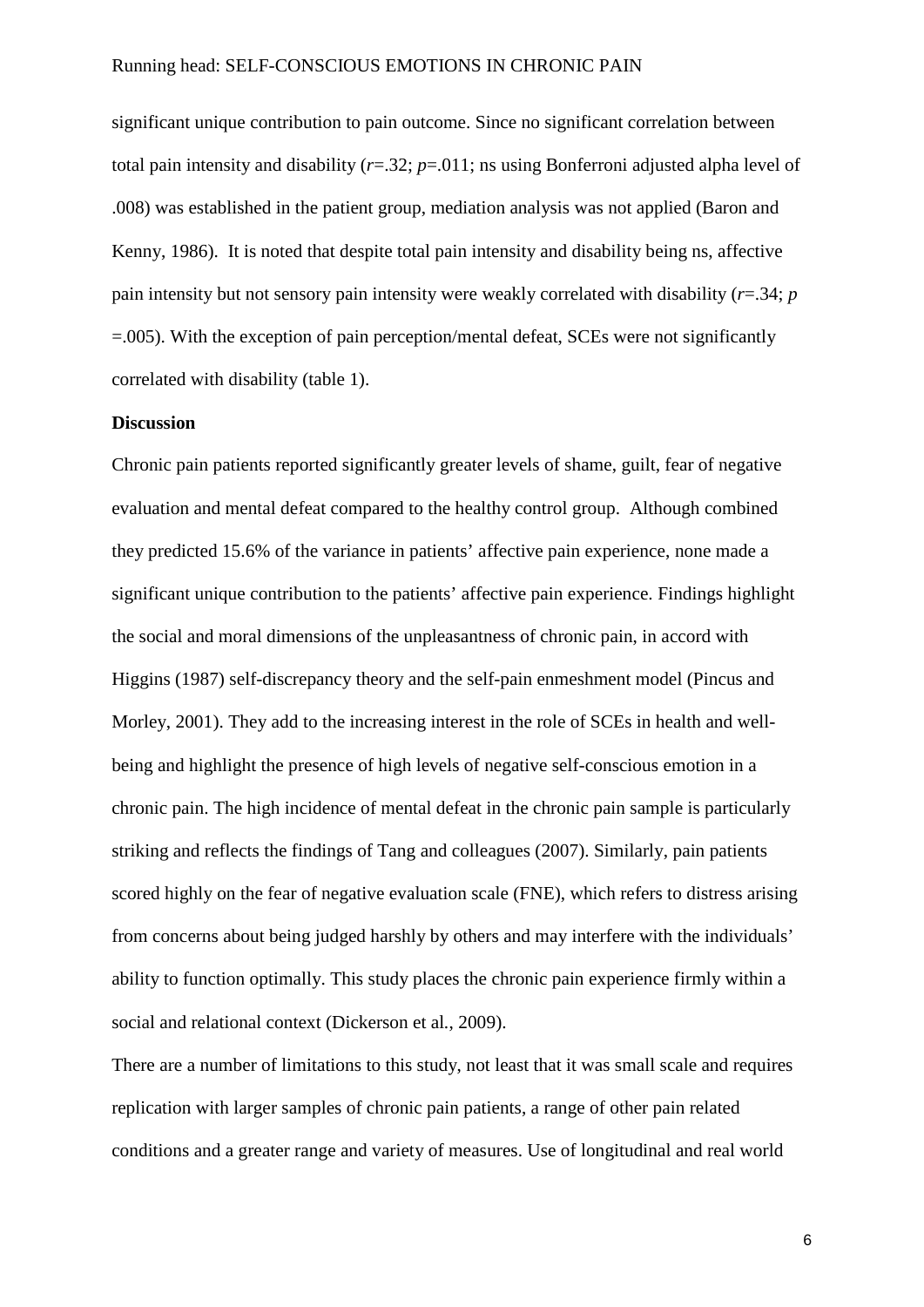situational methods could yield more in depth information with regard to the differentiation of SCEs, particularly including individual difference factors. A further limitation is the potential confound of mood related variables, in particular that of negative affect and depression, not controlled for in this study. Future work is called for which assesses mood variables in a larger, more extensive study, employing multifactorial or hierarchical analysis. The relationship between SCEs and pain experience may be mediated by mood and a direct test of this relationship is needed. There is also a need for further exploration of SCEs as mediators which was not warranted in this sample. SCEs require further examination to be confident that they make a distinct contribution and are not simply a reflection of negative affect within the context of chronic pain. Future research could also explore the degree to which SCEs are established within the self and whether characteristics of SCEs represent a personality trait in some individuals. It may be possible to identify those at risk for experiencing greater levels of SCEs whose self-identity may be more vulnerable.

Further analysis of SCEs is necessary before their implications can be applied to the development and management of interventions in chronic pain and specific recommendations at this stage would be premature. However, the evidence presented supports the argument that attending to SCEs explicitly could be a potentially valuable resource to enhance pain management interventions (Gustafsson, Ekholm, and Ohman, 2004). Future work to this end may offer a beneficial perspective in understanding and treating chronic pain.

# **Acknowledgements**

The authors would like to express their gratitude to all participants who contributed time and effort to this study and to the hospital staff who enabled recruitment. The authors state there are no financial or other relationships that might lead to a conflict of interest with regard to this manuscript.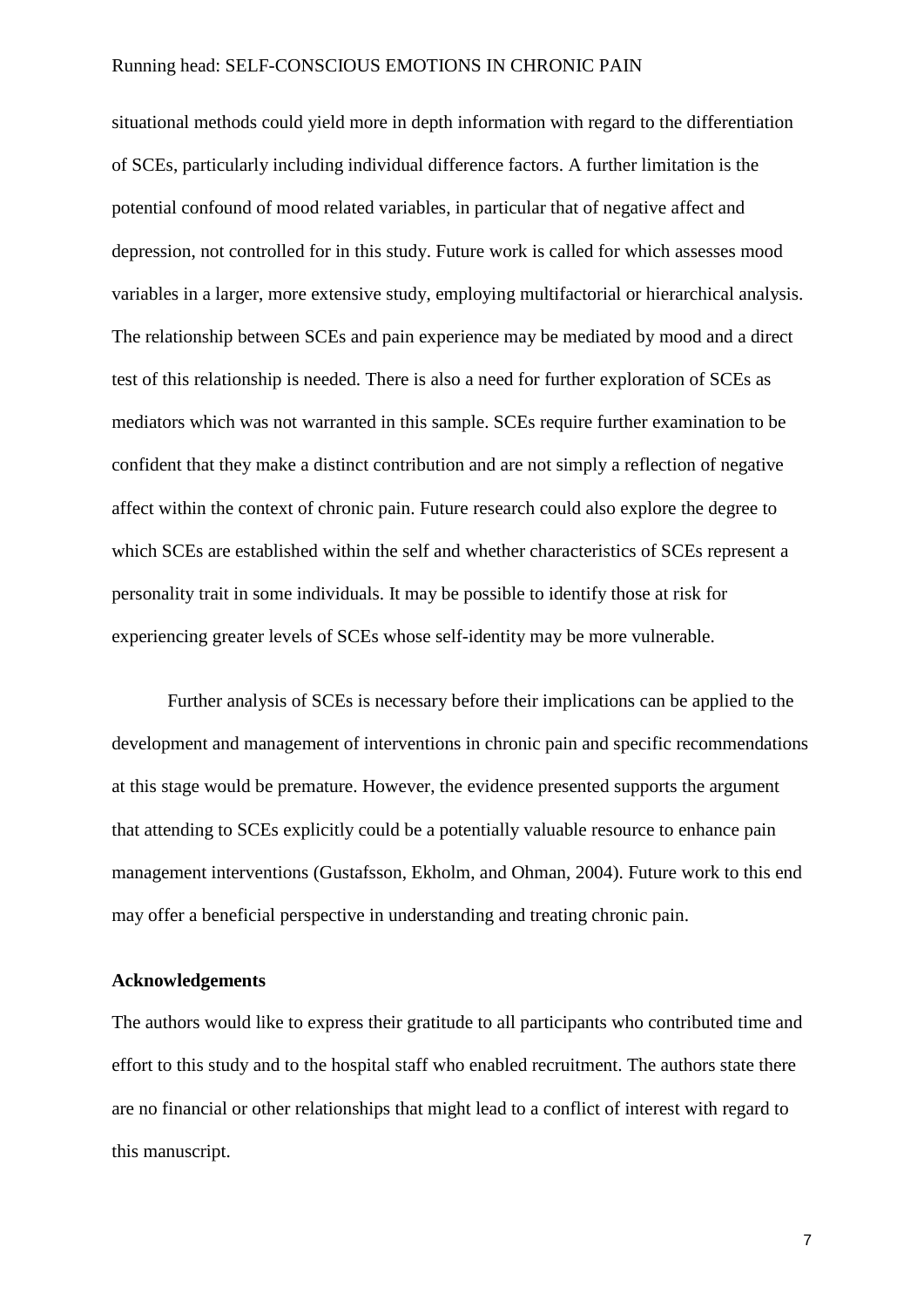# **References**

- Baron, R. M., & Kenny, D. A. (1986). The moderator-mediator variable distinction in social psychological research: conceptual, strategic, and statistical considerations. *Journal of Personality and Social Psychology, 51*, 1173-1182. doi: 10.1037/0022- 3514.51.6.1173
- Dickerson, S. S., Gruenewald, T. L., & Kemeny, M. E. (2004). When the social self is threatened: shame, physiology, and health. *Journal of Personality, 72*, 1191-1216. doi: 10.1111/j.1467-6494.2004.00295.x
- Dickerson, S.S., Gruenewald, T.L., Kemeny, M.E. (2009). Psychobiological responses to social self threat: Functional or detrimental? *Self and Identity, 8,* 270-285. doi: 10.1080/15298860802505186
- Fischer, K.W., Tangney, J.P. (1995). Self conscious emotions and the affect revolution: Framework and overview. In Tangney, J.P., Fischer, K.W. (eds) *Self Conscious Emotions: The psychology of shame, guilt, embarrassment, and pride.* Guilford Press, New York; London, pp. 3-24.
- Gilbert, P. (2000). The relationship of shame, social anxiety and depression: The role of the evaluation of social rank. *Clinical Psychology & Psychotherapy, 7*, 174-189. doi: Doi 10.1002/1099-0879(200007)
- Gustafsson, M., Ekholm, J., & Ohman, A. (2004). From shame to respect: musculoskeletal pain patients' experience of a rehabilitation programme, a qualitative study. *Journal of Rehabilitation Medicine, 36*, 97-103. Retrieved from PubMed(NLM) Accession number: 15209451
- Higgins, E. T. (1987). Self-discrepancy: a theory relating self and affect. *Psychological Review, 94*, 319-340. Retrieved from PubMed(NLM) Accession number: 3615707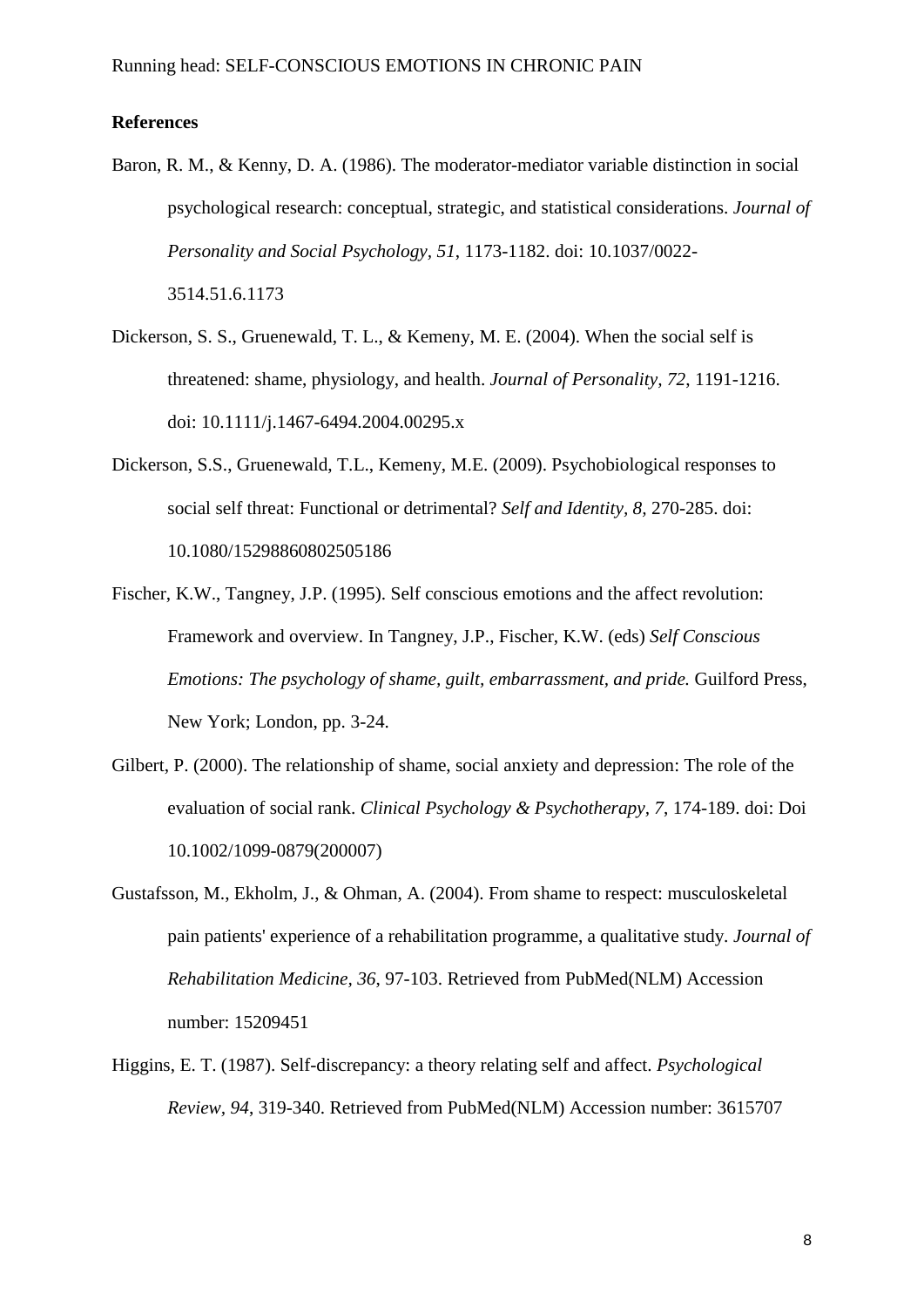- Kemeny, M.E. (2009). Psychobiological responses to social threat: Evolution of a psychological model in psychoneuroimmunology. *Brain, Behavior, and Immunity, 23*, 1-9. doi: 10.1016/j.bbi.2008.08.008
- ten Klooster, P. M., Christenhusz, L. C., Taal, E., Eggelmeijer, F., van Woerkom, J. M., & Rasker, J. J. (2014). Feelings of guilt and shame in patients with rheumatoid arthritis. *Clinical Rheumatology*. Advance online publication. doi: 10.1007/s10067-014-2516-3
- Leary, M. R. (1983). Social anxiousness: the construct and its measurement. *Journal of Personality Assessment, 47*, 66-75. doi: 10.1207/s15327752jpa4701\_8
- Melzack, R. (1987). The short-form McGill Pain Questionnaire. *Pain, 30*, 191-197. doi: 0304-3959(87)91074-8 [pii]
- Morley, S., Davies, C., & Barton, S. (2005). Possible selves in chronic pain: self-pain enmeshment, adjustment and acceptance. *Pain, 115*, 84-94. doi: 10.1016/j.pain.2005.02.021
- Osborn, M., Smith, J.A. (2006). Living with a body separate from the self. The experience of the body in chronic benign low back pain: an interpretative phenomenological analysis. *Scandinavian Journal of Caring Sciences, 20*, 216-222. doi 10.1111/j.1471- 6712.2006.00399.x
- Pincus, T., & Morley, S. (2001). Cognitive-processing bias in chronic pain: a review and integration. *Psychological Bulletin, 127*, 599-617. Retrieved from PubMed(NLM) Accession number: 11548969
- Roland, M., Fairbank, J. (2000). The Roland-Morris Disability Questionnaire and the Oswestry Disability Questionnaire. *Spine (Phila Pa 1976), 25,* 3115-3124. Retrieved from PubMed(NLM) Accession number: 11124727
- Roland, M., Morris, R. (1983). A study of the natural history of back pain. Part I: development of a reliable and sensitive measure of disability in low-back pain. *Spine*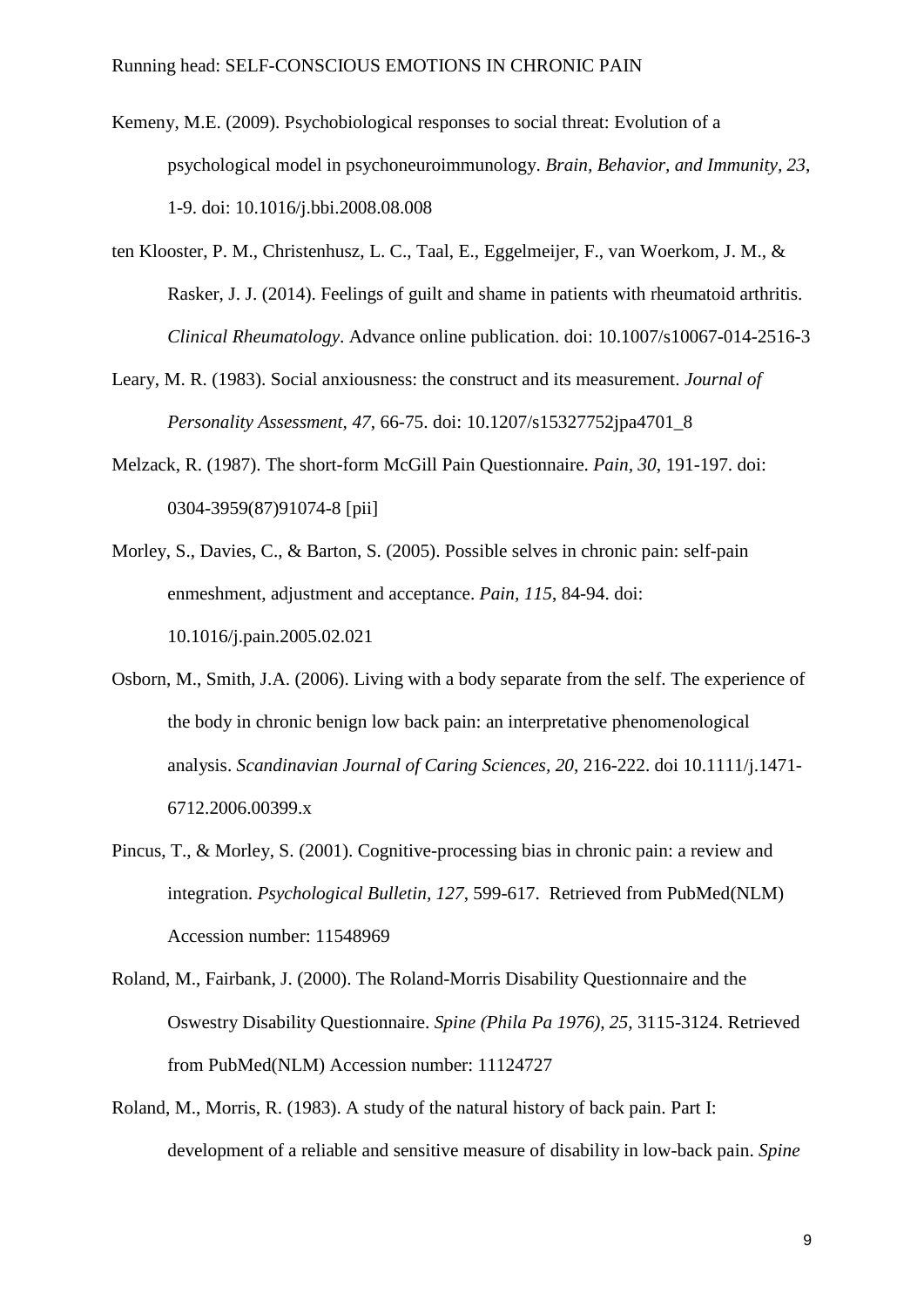*(Phila Pa 1976), 8,* 141-144. Retrieved from PubMed(NLM) Accession number: 6222486

- Slavich, G. M., O'Donovan, A., Epel, E. S., & Kemeny, M. E. (2010). Black sheep get the blues: a psychobiological model of social rejection and depression. *Neuroscience Biobehavioral Reviews, 35*, 39-45. doi: 10.1016/j.neubiorev.2010.01.003
- Smith, A.J., Osborn, M. (2007). Pain as an assult on the self: an interpretative phenomenological analysis of the psychological impact of chronic benign low back pain. *Psychology and Health*, *22,* 517-534. doi: 10.1080/14768320600941756
- Sutherland, R., Morley, S. (2008). Self-pain enmeshment: future possible selves, sociotropy, autonomy and adjustment to chronic pain. *Pain*, *137*, 366-377. doi: 10.1016/j.pain.2007.09.023
- Tang, N.K., Salkovskis, P.M., Hanna, M. (2007). Mental defeat in chronic pain: initial exploration of the concept. *The Clinical Journal of Pain*, *23*, 222-232. doi: 10.1097/AJP.0b013e31802ec8c6

Tangney, J.P., Dearing, R.L. (2002). *Shame and guilt*. Guilford Press, New York.

- Tice, D.M. (1992). Self-concept change and self-presentation: the looking glass self is also a magnifying glass. *Journal of Personality and Social Psychology*, *63*, 435-451. Retrieved from PubMed(NLM) Accession number: 1403623
- Waters, S. J., Keefe, F. J., & Strauman, T. J. (2004). Self-discrepancy in chronic low back pain: relation to pain, depression, and psychological distress. *Journal of Pain and Symptom Management, 27*, 251-259. doi: 10.1016/j.jpainsymman.2003.07.001